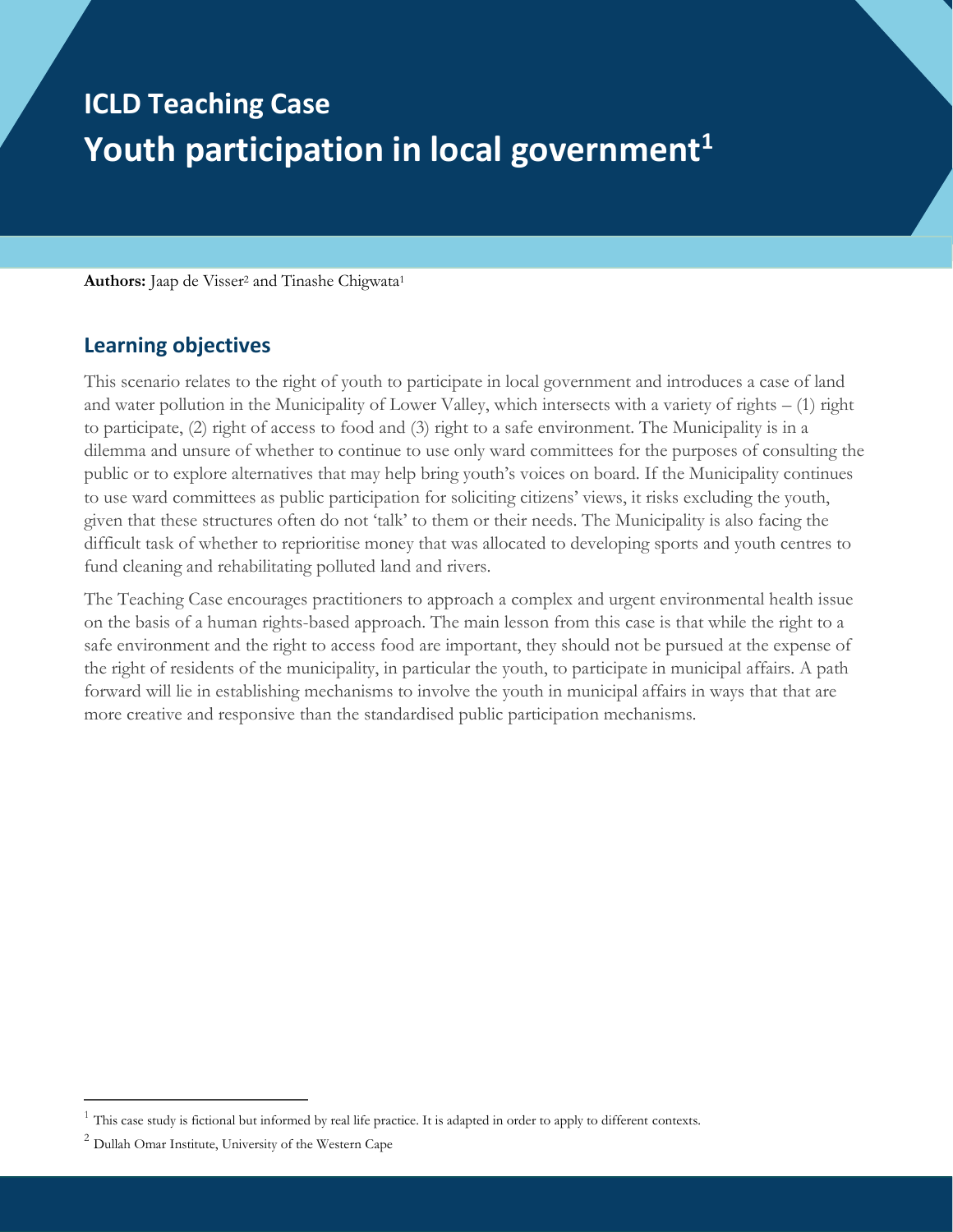# **Case description**

The Municipality of Lower Valley is one of many local authorities that govern both urban and rural areas. It has a population of about 110 000, 40% of whom are youth between the ages of 15 and 34. The majority of the youth may vote given that the minimum voting age stands at 18 years old. Sixty percent of the population resides in urban areas, where the built environment is denser and residents rely more on basic services provided by the municipality. The remaining 40% of the population reside in the municipality's rural areas, where agriculture is the most dominant economic activity. The main market for the farmers is in town, in the denser part of the municipality.

The municipality has many challenges, one of which is land and water pollution. The pollution is attributed to three main factors: (1) raw sewage flowing into the rivers due to dilapidated sewer removal infrastructure (2) illegal waste dumping and (3) littering in public places, such as recreational parks and roads.

This pollution threatens environmental sustainability. It particularly threatens the rivers and underground water systems. The contaminated rivers that run through the municipality provide the main source of water for farmers in the rural parts of the Municipality. Farmers lost hundreds of livestock from 2005 to 2020 mainly as a result of the contamination. Figure  $2<sup>3</sup>$  below shows that, in year 1, farmers in Lower Valley had a combined herd of 200 000 cattle, 150 000 sheep and 181 000 goats. By year 15, the herd had almost halved, with cattle at 100 000, sheep at 66 000 and goats at 95 000.



Land and water pollution. Photo: www.pexels.com

The contaminated water is also no longer

suitable for irrigating crops, including wheat and vegetables. This has adversely affected agricultural production and the harvest has particularly been below par over the last five years partially due to pollution. For instance, farmers in Lower Valley previously produced 10000 metric tons of winter wheat, but in each of the last five years, they only managed to produce an average of 6000 metric tons.

As a result, there was a strong possibility that farmers would soon not be able to supply those living in the urban part of the Municipality with fresh vegetables, meat and wheat. This would directly affect the food system in the Municipality, and it would mostly affect the urban poor who relied heavily on reasonably priced farm produce for food and who were not able to afford food imported from elsewhere. Thus, food insecurity in the Municipality was a real threat. Furthermore, the inadequate supply of safe water to irrigate crops would threaten farming activity, and as a result, farmers feared loss of income.

The farmers asked a respected councillor representing one of the rural wards, Alderman Moyo, who was a farmer himself, and who was also aligned with the ruling Liberation Party, to lobby the Municipality to urgently adopt measures to stop this pollution.

<sup>3</sup> Please note that the numbers are fictional.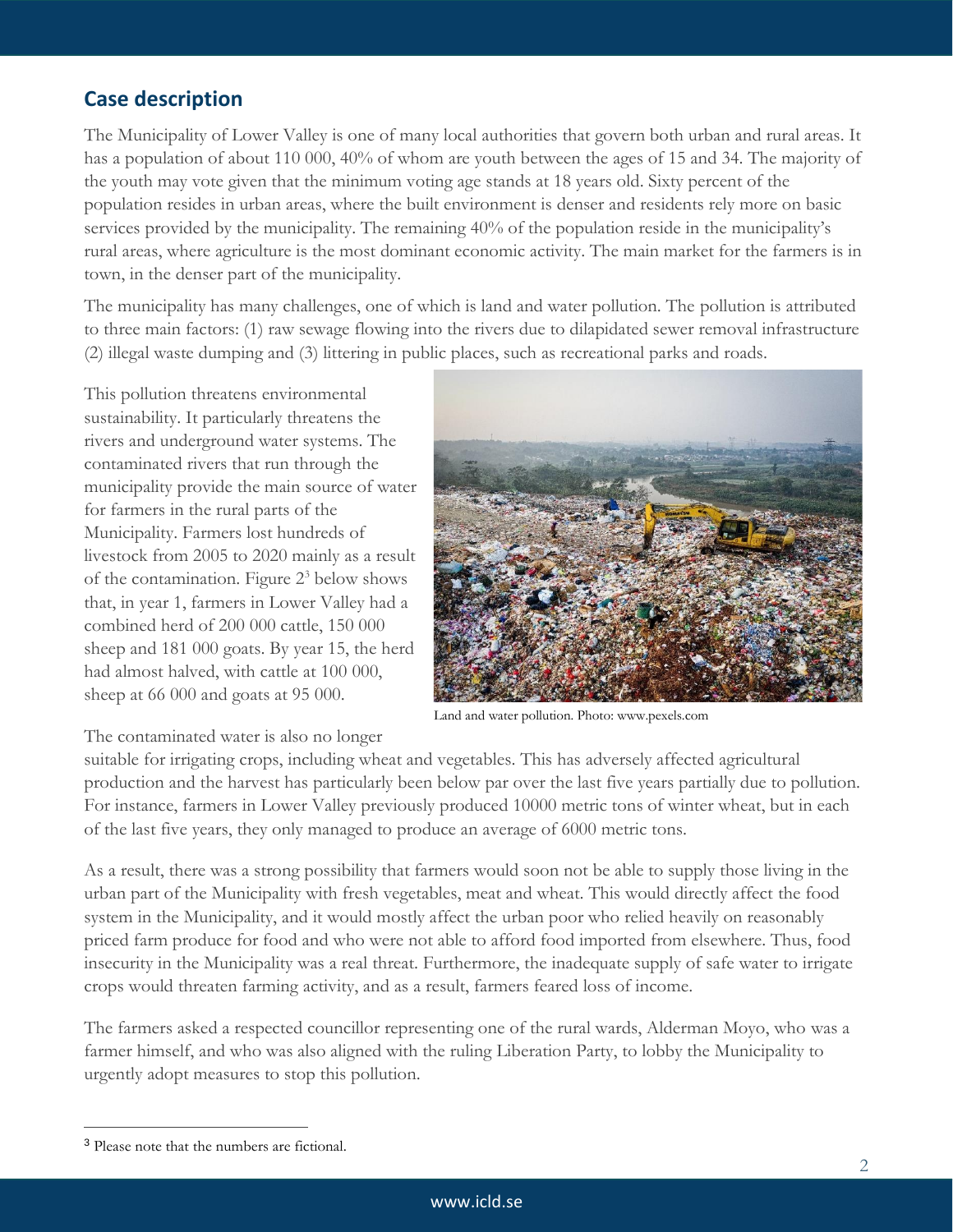In the next council meeting, Alderman Moyo tabled a motion regarding the problem of pollution for deliberation. He asked the Council to reconsider budget allocations for what he called "non-essential things" e.g., the development of recreational facilities (youth and sports centres). He suggested allocating these funds to managing, maintaining and developing sewerage infrastructure and for cleaning and rehabilitating polluted land and rivers. He argued:

"Our laws allow us to adjust our budget in line with emerging service delivery, financial and development needs. The sooner we make money available for the repair of sewage pipes and sewer ponds the better. We cannot just continue to discharge raw sewage into our rivers. We need to clean polluted land and rehabilitate our rivers urgently".

Alderman Moyo was also an ardent supporter of a draft policy on pollution management submitted by the municipal administration to the Council of Lower Valley for consideration. He wanted the Council to adopt this policy to stop the pollution and revive the ailing rivers. He argued:

"The right to an environment that is safe and access to food should not be compromised no matter the circumstance. In the interest of time, I propose that the budget reprioritisation and policy be discussed at the upcoming meetings of ward committees to consult the public on the policy. Our ward committees are representative and enable our councillors to solicit feedback from our people on matters such as this before us today. The committees meet bi-weekly which means that inputs from the public on the budget reprioritisation and policy can be solicited in time for our next meeting of the Council".

Most of the councillors representing rural wards supported the policy and were in agreement with the idea of reprioritising the budget and using only the usual public consultation platforms, i.e., ward committees, in the interest of time.

A young councillor from the opposition, representing an urban ward, was against the idea of reallocating money meant for the development of youth and sports centres to fund pollution management related activities. He was also against the established practice of using only ward committees for the purposes of consulting the public. He argued:

"Ward committees are mostly made up of older people, ruling party sympathisers who often sideline the youth. The Municipality of Lower Valley has been neglecting the youth for too long and this must stop. Otherwise, we are going to mobilise the youth to demonstrate at the municipal office".

The younger councillor received support from a number of women councillors who accused the Municipality of failing to consult or involve the youth in a manner and "language" they understand. One of them remarked: "This is about the environment, but our Council wants to sideline our children, our future". Alderman Moyo disputed this and stated:

"The Council should not waste its precious time on a generation that is on social media 24/7. They should come to meetings organised by ward committees or otherwise accept the outcome. There is just no alternative. In our areas, the network connection is bad due to the absence of adequate IT infrastructure. Many of our people make a lot of sacrifices. They walk long distances to attend ward committee meetings. And if the grandmothers and fathers of our land can do this, why should young people be treated differently? What is so special about them anyway?"

The local government was in a dilemma and unsure how to proceed.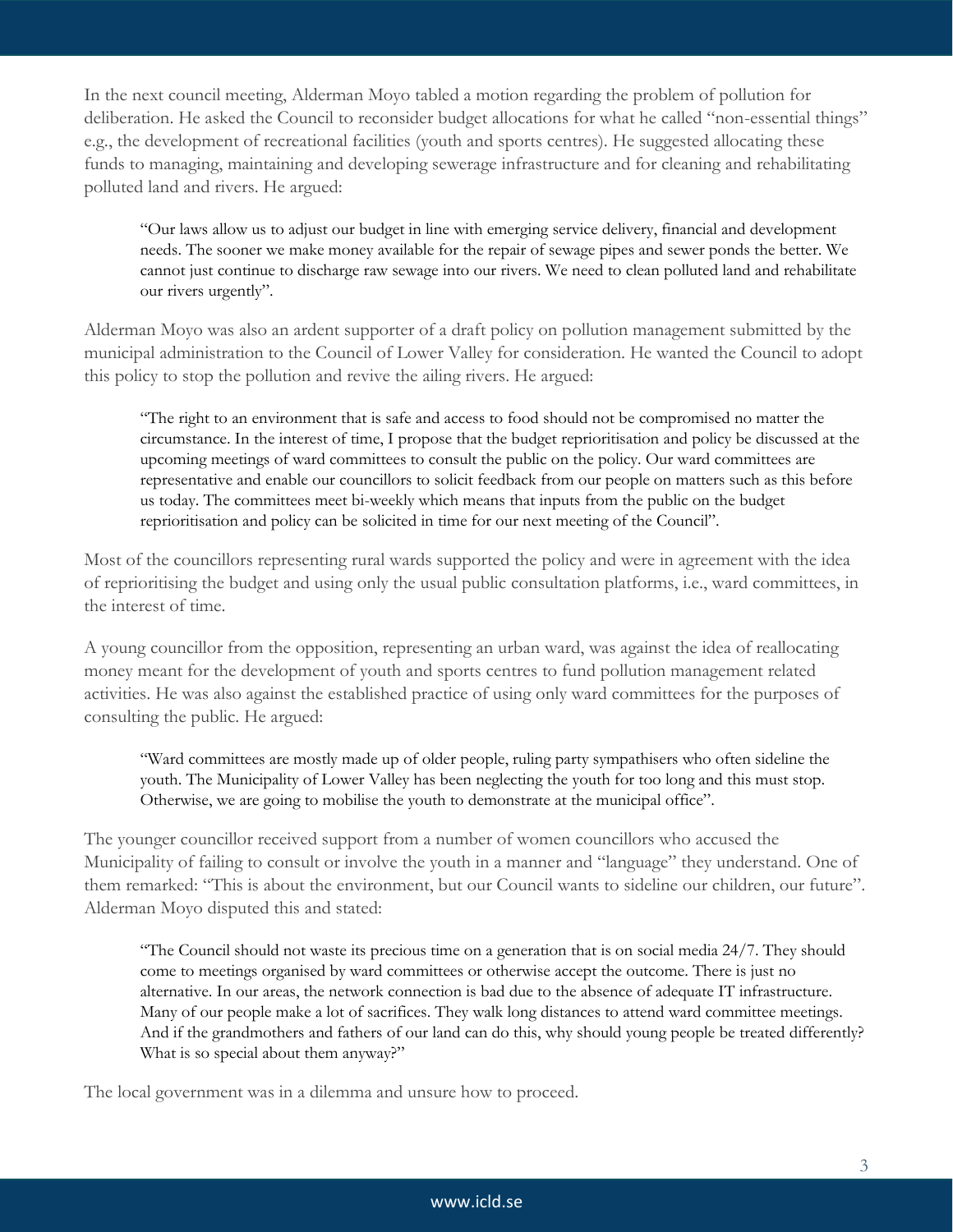#### **Discussion questions**

The way in which the municipality chooses to solve this dilemma has consequences for the realisation of human rights, service delivery and peace in Lower Valley. Below is a list of questions to guide your discussion about the consequences of choosing a specific approach to the dilemma:

- 1. Which human rights are at issue in this scenario? How would you list them in order of priority?
- 2. If you were Alderman Moyo, or one of the young councillors how could you have handled this matter differently?
- 3. Should the right to a safe environment and the right to access food be pursued at the expense of the right of the youths to participate in municipal affairs?
- 4. Should young people be treated differently from the rest of the community, when it comes to participation in local government?
- 5. In what way are the different and often competing interests managed in your local authority?
- 6. How does your local authority promote or hinder the realisation of the right of young people in local government?
- 7. If you had the authority, what would you do differently in your local authority to enhance the participation of the youth in local government?